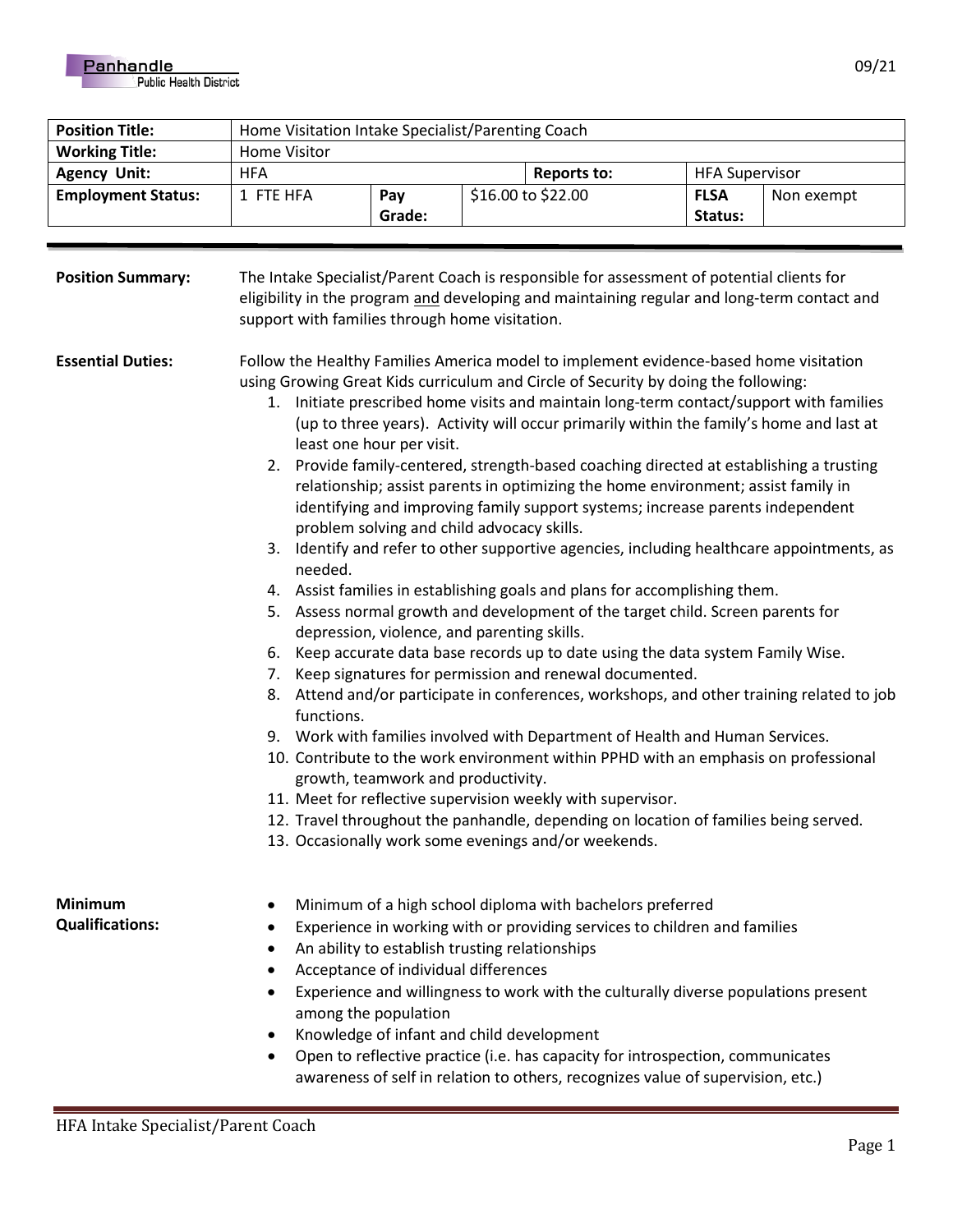• Valid Nebraska driver's license, current certificate of vehicle insurance, and access to reliable transportation to all assigned work locations.

**Knowledge, Skills and Abilities:**

This position will require the following knowledge, skills, and abilities:

- Maturity and experience in successfully working with children (0-5 years of age) and their families
- Knowledge of typical child growth/development and parent-child relationships
- Ability to relate to families from a strength-based model even in a chaotic family environment; ability to approach families from a family-centered service model
- Demonstrates motivation and the ability to learn and practice basic supportive skills
- Non-judgmental
- Creative and knowledgeable about community resources
- Ability to establish and maintain personal/programmatic boundaries, while providing supportive services
- Strong interpersonal skills and the ability to relate to individuals who may not share basic commonality, including value system and behavior norms
- Believes in and is comfortable with advocating for nurturing, nonviolent discipline of children
- Experience in working with culturally diverse communities and families with the ability to be culturally sensitive and appropriate
- Demonstrates good communication and organizational skills

- **Other:** Participates in PPHD and community emergency response training and drills in support of public health emergency and disaster preparedness consistent with job functions
	- Assumes responsibility for own professional growth and development by pursuing education, participating in professional committees and work groups and contributing to a work environment where continual improvements in practice are pursued
	- The core functions and essential services of public health
	- Follow Healthy Families America accreditation standards
	- Performs other duties assigned consistent with job classification
	- Must follow and adhere to all HIPAA and PPHD confidentiality and privacy policies and practices
- **Behavior Expectations:** Treats other with courtesy and respect in all interactions and abides by PPHD's Guiding Principles.
- **Work Environment:** General office setting in the PPHD office sites, homes of clients, as well as community sites. Equipment used to perform functions is computer, fax, copier, personal or PPHD vehicle, cell phone, IPad, and public health equipment and supplies.

## **Approvals**

| Name | Title        | Date |
|------|--------------|------|
| Name | <b>Title</b> | Date |